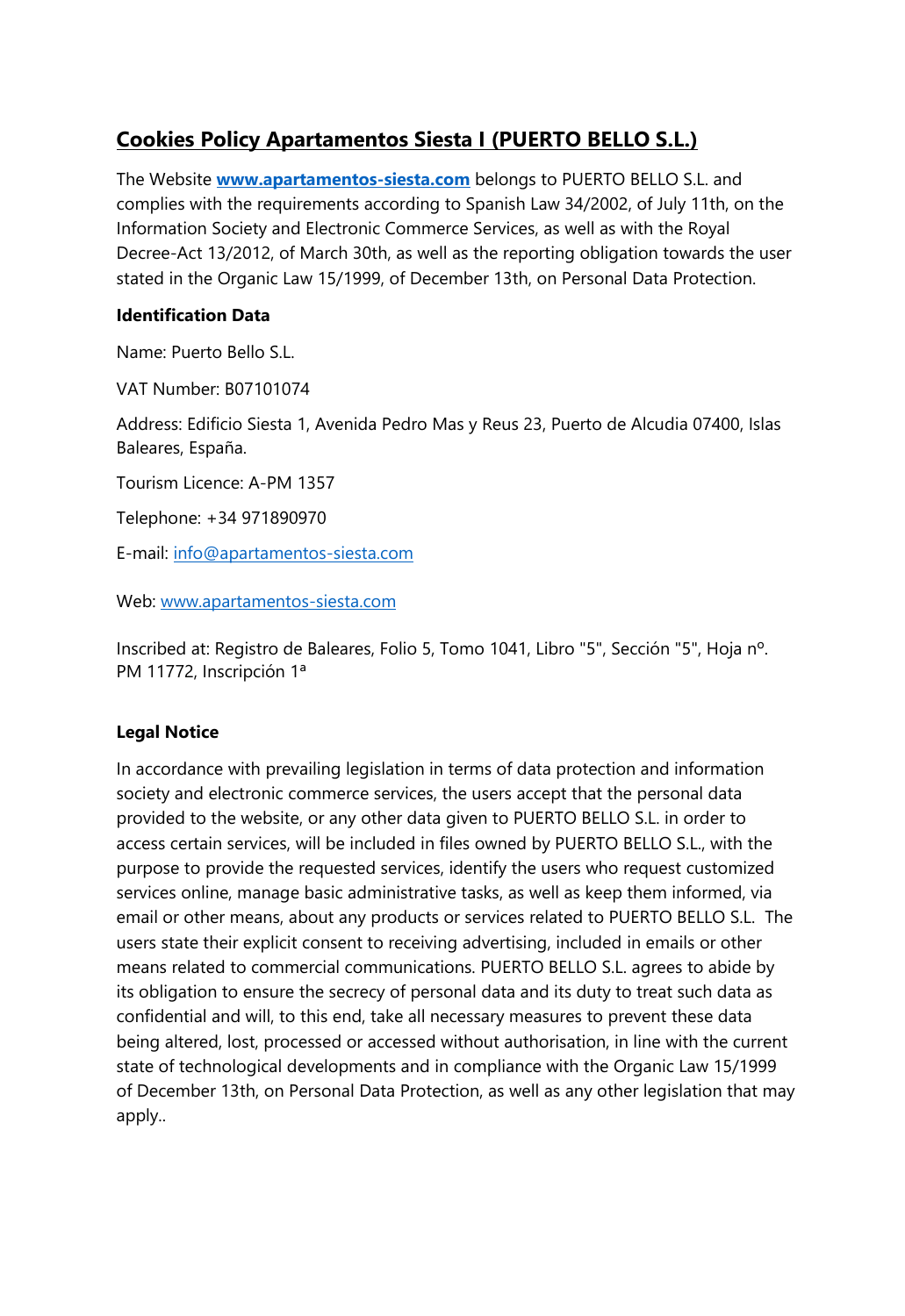The data required in the fields marked with an asterisk (\*) are obligatory, as it is considered the minimum information in order to manage a request or develop the desired service. The rest of the fields are optional.

Users will in all cases be responsible for the truthfulness of the data provided, with PUERTO BELLO S.L. reserving the right to exclude any user who provides false data from the registered services, without prejudice to any other legal actions this may

incur. Users have the right to access, rectify, cancel and oppose data by sending a written statement, including a photocopy of their ID document to: **PUERTO BELLO S.L. Address: Edificio Siesta 1, Avenida Pedro Mas y Reus 23, Puerto de Alcudia 07400, Islas Baleares, España.**

#### **What is a Cookie?**

Cookies are small pieces of data sent from a website and stored in a user's web browser while the user is browsing that website. Their main purpose is to recognize the users every time they access [www.apartamentos-siesta.com](http://www.apartamentos-siesta.com/) and also allows you to improve the quality and usability of your website. Cookies are essential for the function of the internet. They cannot damage the user's device and if they are activated in the configuration of your browser, they help identify and solve possible functioning errors of our website [www.apartamentos-siesta.com](http://www.apartamentos-siesta.com/)

### **Types of Cookies**

There are different types of cookies. They all work the same way, but there are slight differences:

**Session cookies**. These cookies are only employed during a particular session and are deleted when the user closes the browser. Their main purpose is to identify the device type and support the website security and basic functions. They do not contain personal data that permits identifying a person.

**Permanent cookies**: These cookies are stored in the hard disc of the device and our website is notified each time a user makes a new visit to [www.apartamentos-siesta.com](http://www.apartamentos-siesta.com/) they have an expiry date, after which the cookie stops functioning. They allow the website to identify activities and preferences, analyse visits and understand how users arrive to it, all in order to improve services.

**Funcionality cookies:** These allow [www.apartamentos-siesta.com](http://www.apartamentos-siesta.com/) to store decisions previously made by the user, like login or password. The information gathered by such cookies remains anonymous, which means that they do not contain your name, address or other data.

**Third-party cookies**. These cookies are the ones installed by a website that the user is not visiting. They occur on social networks, like Facebook, or external contents complements like Google Maps. Some advertising companies use this type of file to follow a user's visits to each site where they are present.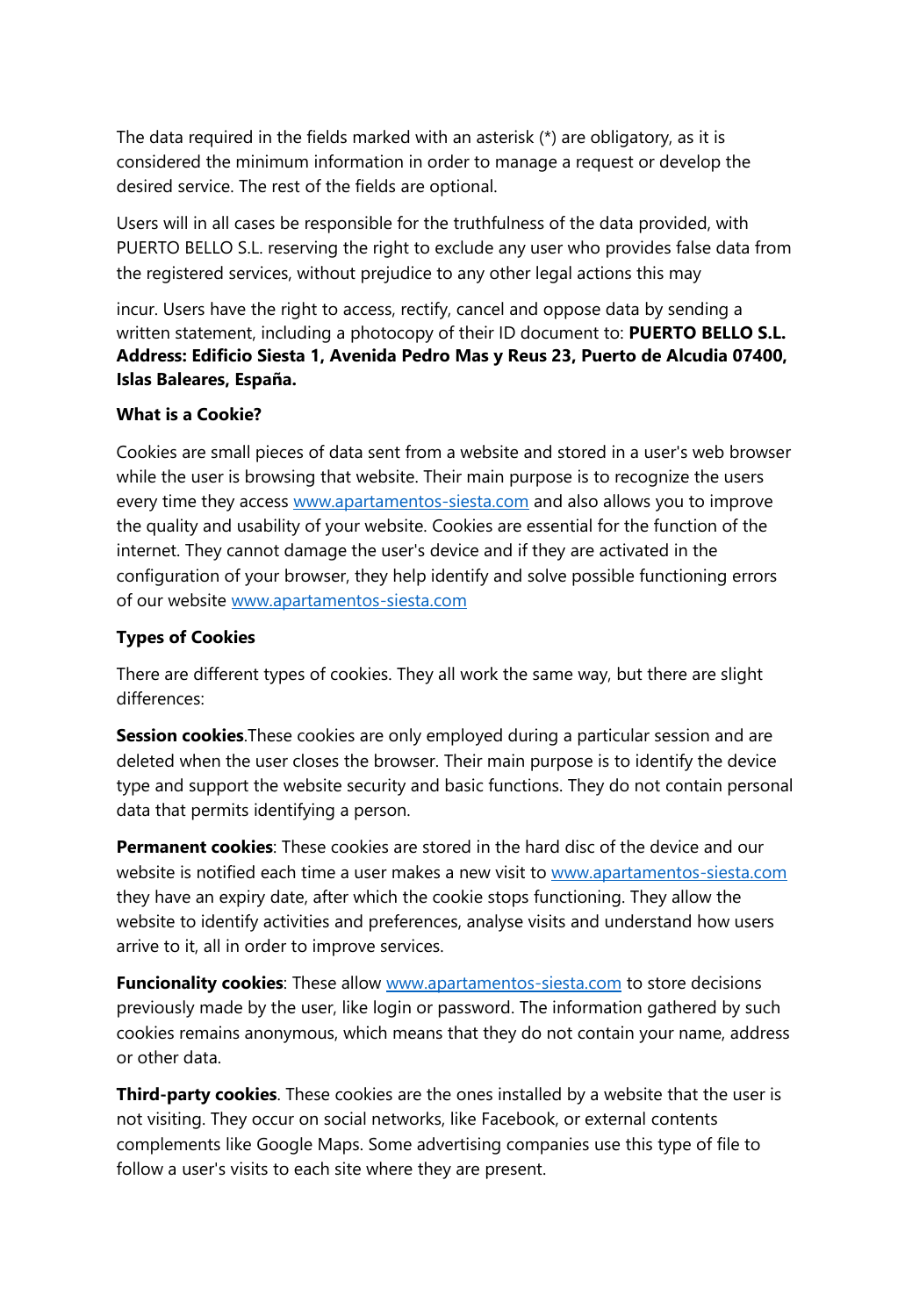**Analytic cookies**: These cookies serve the purpose of regular maintenance and guaranteeing the best possible function and service for the user by storing data of your activity.

#### **The use of cookies by** [www.apartamentos-siesta.com](http://www.apartamentos-siesta.com/)

By accessing [www.apartamentos-siesta.com,](http://www.apartamentos-siesta.com/) the users explicitly accept the fact that cookies may be used on their devices. If cookies are deactivated, browsing [www.apartamentos-siesta.com](http://www.apartamentos-siesta.com/) may not be the best possible and some functions of [www.apartamentos-siesta.com](http://www.apartamentos-siesta.com/) may not work correctly

## **a) Third-party cookies Cookies (Google Analytics)**

This site uses the Google Analytics service, which is provided by Google, Inc., with headquarters in 1600 Amphitheatre Parkway, Mountain View (California), CA 94043, United States ("Google").

Google Analytics uses cookies to help analyse the use of a website. The data generated by the cookie regarding your activities (including your IP) will be sent and stored directly in Google's server in the US. Google will use this data to our benefit in order to make reports of a user's activity on our website and providing other services related to the website activity and internet use. Google may transfer this data to third parties when this is required by the law, or when those third parties process this data for Google. Google shall not link your IP address to any other data at their disposal.

If you wish, you may block the use of cookies in the configuration section of your browser. If you do so, however, you may not benefit from the full functionality of this website. By using this site, you agree to the treatment of your data by Google as mentioned above.

#### Name of cookies: **\_utma \_utmb \_utmc \_utmv \_utmz**

#### **Purpose of cookies:**

These Google Analytics cookies generate an anonymous user ID, which is used to count the number of times the user visits [www.apartamentos-siesta.com](http://www.apartamentos-siesta.com/) They also store when a user visited the site for the first and for the last time. They calculate the length of a session and detect the origin of the user, and also establish certain keywords.

#### **How to avoid the cookies:**

At [www.apartamentos-siesta.com](http://www.apartamentos-siesta.com/) and in compliance with current legislation, offers you all the information necessary to configure your browser (s) in order to maintain your privacy and safety regarding the use of cookies. To this end, we provide the information and links to the official support sites of the main servers so that you can decide whether to allow or block the use of cookies.

You can block cookies by means of browser configuration tools or configure your browser in order to receive notice when a cookie will be used: